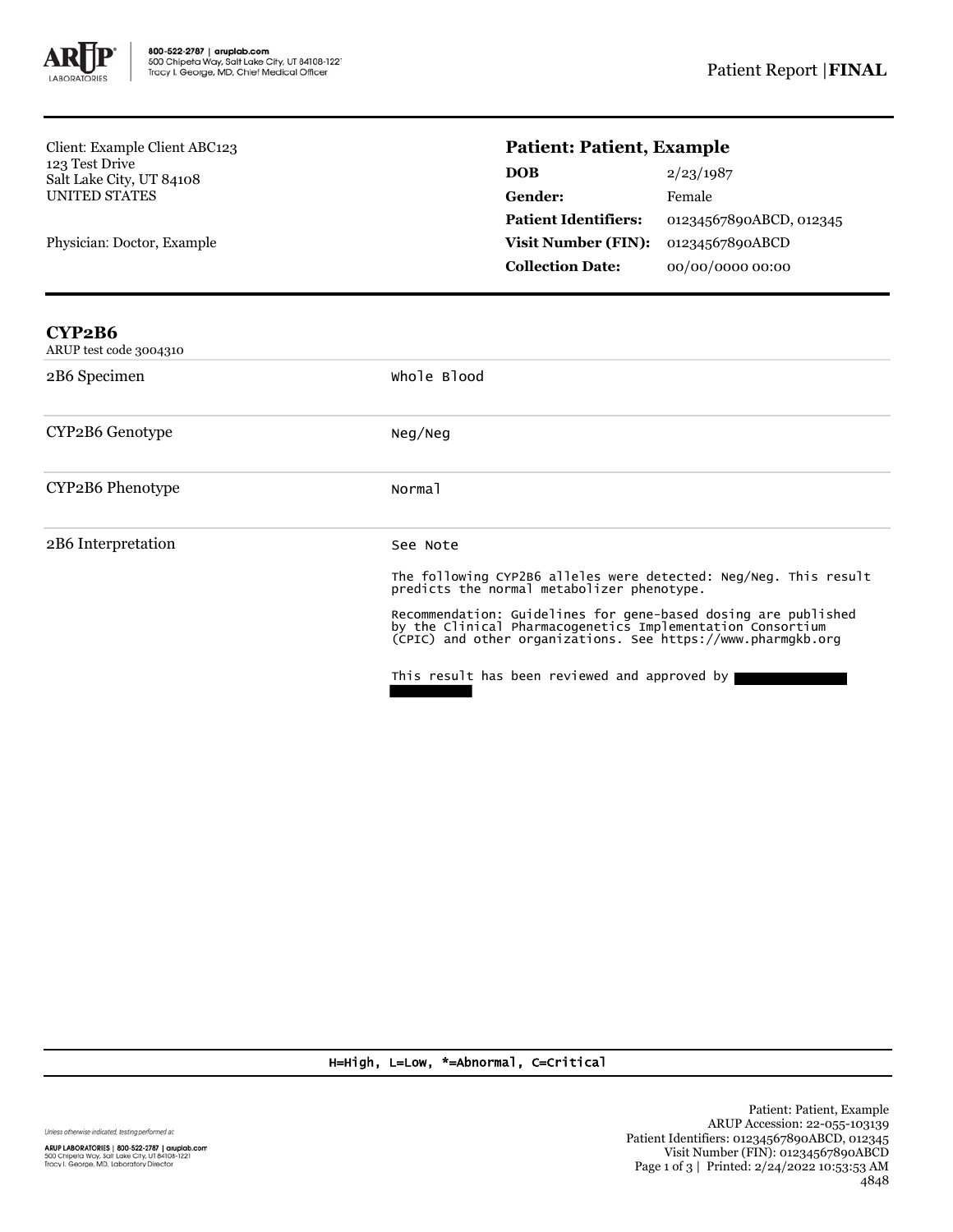

BACKGROUND INFORMATION FOR CYP2B6:

CHARACTERISTICS: The cytochrome P450 (CYP) isozyme 2B6 is involved in the metabolism of many drugs. Variants in the gene that codes for CYP2B6 may influence pharmacokinetics of substrates and may predict or explain non-standard dose requirements, therapeutic failure, or adverse reactions. Inheritance: Autosomal codominant CAUSE: CYP2B6 gene variants affect enzyme function. VARIANTS TESTED: (Variants are numbered according to the following transcripts: CYP2B6 NM\_000767).

Negative: No variants detected is predictive of the \*1 functional alleles.

CYP2B6\*4: rs2279343, c.785A>G CYP2B6\*6: rs3745274, c.516G>T; rs2279343, c.785A>G CYP2B6\*7: rs3745274, c.516G>T; rs2279343, c.785A>G; rs3211371, c.1459C>T CYP2B6\*9: rs3745274, c.516G>T CYP2B6\*18: rs28399499, c.983T>C CYP2B6\*22: rs34223104, c.-82T>C CYP2B6\*36: rs34223104, c.-82T>C; rs3745274, c.516G>T; rs2279343, c.785A>G

CLINICAL SENSITVITY: Drug-dependent. METHODOLOGY: Polymerase chain reaction (PCR) and fluorescence monitoring ANALYTICAL SENSITIVITY AND SPECIFICITY: Greater than 99 percent LIMITATIONS: Only the targeted CYP2B6 variants will be detected by this test, and assumptions about phase and content are made to assign alleles. Publicly available sources such as the www.pharmvar.org or www.pharmgkb.org provide guidance on phenotype predictions and allele frequencies. Diagnostic errors can occur due to rare sequence variations. Risk of therapeutic<br>failure or adverse reactions with CYP2B6 substrates may be<br>affected by genetic and non-genetic factors that are not<br>detected by this test. This result does not therapeutic drug or clinical monitoring.

Please note the information contained in this report does not contain medication recommendations and should not be interpreted as recommending any specific medications. Any dosage adjustments or other changes to medications should be evaluated in consultation with a medical provider. This test was developed and its performance characteristics determined by ARUP Laboratories. It has not been cleared or approved by the U.S. Food and Drug Administration. This test was performed in a CLIA-certified laboratory and is intended for

Counseling and informed consent are recommended for genetic testing. Consent forms are available online.

H=High, L=Low, \*=Abnormal, C=Critical

clinical purposes.

Unless otherwise indicated, testing performed at:

ARUP LABORATORIES | 800-522-2787 | aruplab.com 500 Chipeta Way, Salt Lake City, UT 84108-1221<br>Tracy I. George, MD, Laboratory Director

Patient: Patient, Example ARUP Accession: 22-055-103139 Patient Identifiers: 01234567890ABCD, 012345 Visit Number (FIN): 01234567890ABCD Page 2 of 3 | Printed: 2/24/2022 10:53:53 AM 4848